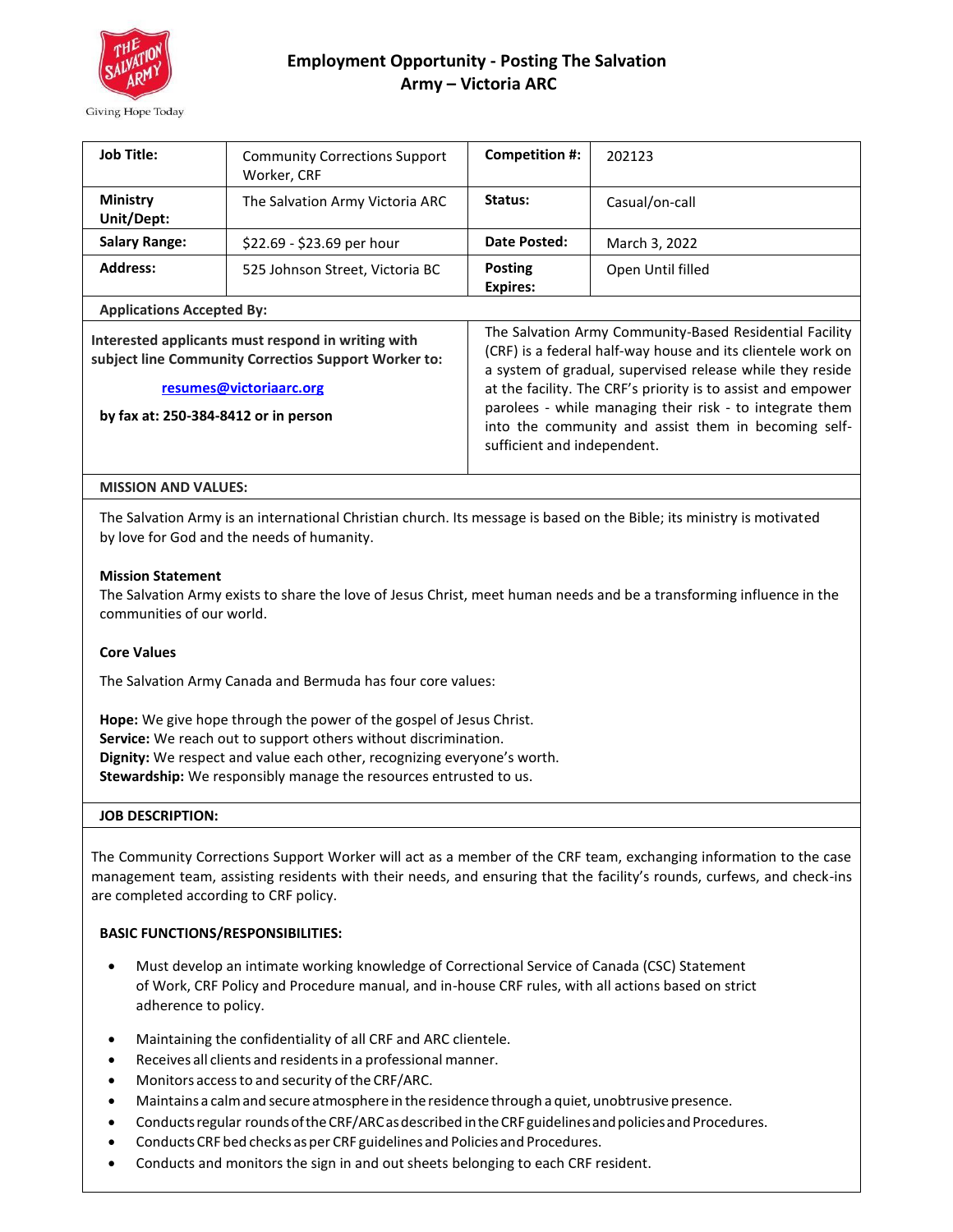- Records pertinent information in the CRF duty log and Case Administration Management System (CAMS).
- Communicates with Victoria Parole, National Monitoring Centre (NMC), and Victoria Police as necessary and document situations and incidents.
- Enforces CRF in-house rules and parole conditions, according to the Policy and Procedures manual and the Statement of Work.
- Properly files all CRF/CSC documents in accordance with Policy & Procedures.
- Maintaining an accurate medication access log. The medication access log must include the clients name, date and time which he/she accessed their medication, client and staff initials.
- Records observed maintenance needs in accordance with the ARC procedures.
- Ensures that the Intake office is clean and organized to ARC standards.
- Attends all CRF staff meetings, seminars, and training as directed.
- Provide transportation at the direction of the CRF Director/Designate.
- Performs light janitorial duties when required (i.e. room pack outs/cleaning)
- May be assigned other related duties according to the CRF's needs.
- Must be prepared to participate in upgrading/training at the discretion of CRF Management.

## **QUALIFICATIONS/EXPERIENCE:**

#### **Education**

• Must possessa highschool diploma oritsequivalent/post-secondary coursesincriminology,sociology orrelatedfield are preferred.

#### **Experience**

Must have a minimum of six months related experience.

## **Required Skills/Knowledge:**

- Ability to establish and maintain rapport with clients
- Ability to work under pressure and in crisis situations
- Ability to work with a diverse clientele possessing a range of needs and barriers
- Ability to discern baseline behaviours and any deviations concerning substance use or mental health
- Must possess adequate typing skills and be computer literate.
- Must have strong and effective verbal and written communication skills.
- Must be confident in ability to utilize de-escalation techniques and non-violent crisis intervention skills.
- Must be punctual, organized and able to adjust to operational demands.
- Must be presentable in appearance in accordance with ARC standards.
- Must possess or willing to obtain within thirty (30) days and/or maintain an active valid First Aid/C.P.R. certificate.
- Must provide verification of a TB skin test or obtain one within thirty (30) days from date of hire.
- Must possessaClass5driver's license and able to obtainadriver's abstract.
- Must have the ability to understand and be sensitive to cultural differences.
- Must obtain an enhanced reliability screening fromCorrectional Servicesof Canada